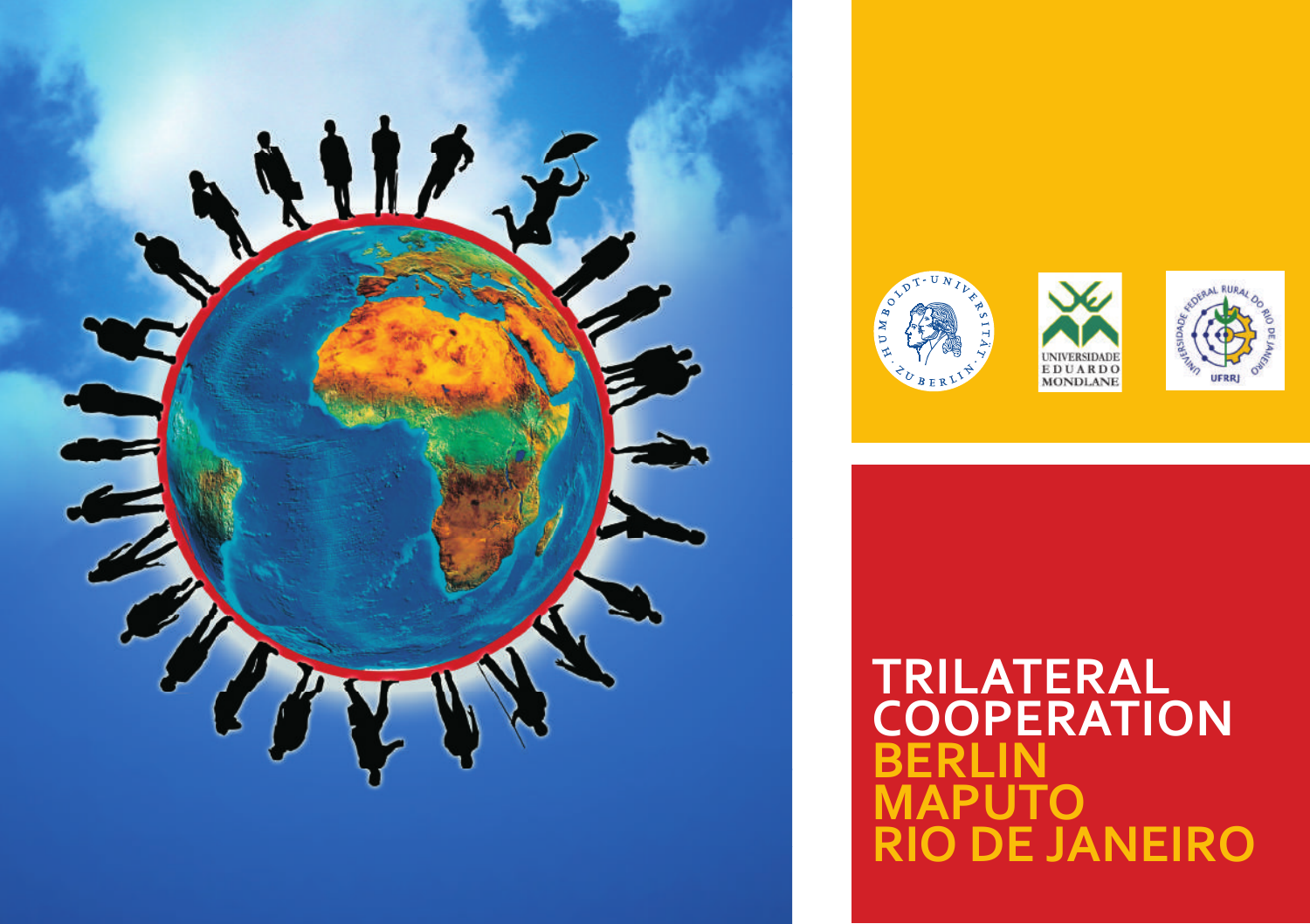# **IMPRINT**

Seminar für Ländliche Entwicklung (SLE) Hessische Str. 1-2 10115 Berlin, Germany

Responsible: Dr. Karin Fiege

Editorial staff Ute Zurmühl

Pictures: Seminar für Ländliche Entwicklung (SLE)

Cooperation between the three universities is co-funded by: German Academic Exchange Service.



# **INTRODUCTION**

Climate change adaptation, food security, disaster prevention, rural development, natural resource protection – the global community is searching for strategies and instruments that will guarantee both dignified and viable development for the future. There is no blueprint. Young specialists and managers have to learn how to create context-specific solutions to the challenges facing society. Universities are called upon here to take centre stage.

The degree courses in Berlin, Maputo and Rio de Janeiro offer the qualifications sorely needed for this scenario. Trilateral cooperation presents an outstanding opportunity to cultivate global learning and knowledge exchange across three continents.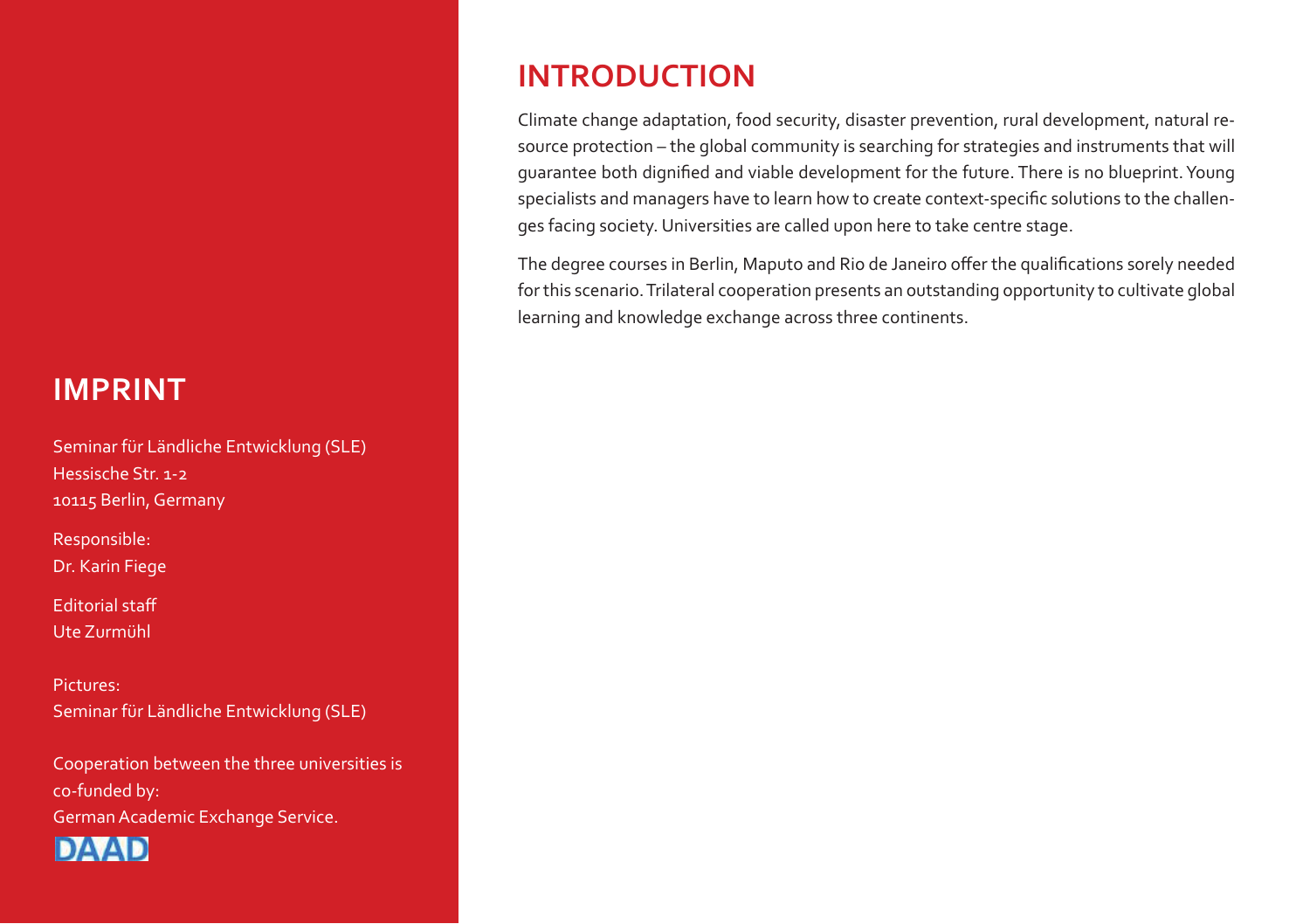# **CENTRE FOR RURAL DEVELOPMENT**

### **WHAT DOES SLE OFFER?**

Germany is a key actor in the field of development cooperation and employs numerous experts in the sector. SLE (Centre for Rural Development) at the Humboldt-Universität zu Berlin trains postgraduates in cooperation (SLE STUDIES), offers training courses to international specialists and managers (SLE TRAINING), advises institutions on curriculum development and conducts practice-oriented research (SLE RESEARCH and CONSULTANCY). It has gained comprehensive international expertise and designed an array of instruments and methods shown to be effective in the field.

Trilateral cooperation between universities in Berlin (Humboldt-Universität), Maputo (University of Eduardo Mondlane - UEM) and Rio de Janeiro (Federal Rural University of Rio de Janeiro - UFRRJ) is one of the core projects of curriculum development and knowledge exchange in the area of sustainable rural development and development process management.

# **KEY CHARACTERISTICS OF THE SLE PROGRAMME**

University graduates with sound professional knowledge often lack the know-how to put their technical expertise into practice. SLE functions here as a stepping-stone. It presents, applies and reflects on strategies, instruments and methods relevant to the field of development cooperation. The acquired skills are then tested in practice during studies abroad commissioned by a development organization. The interdisciplinary composition of the groups at SLE encourages students to adopt new perspectives. Small groups allow for a focused learning atmosphere in which discovery learning, personal feedback, supervision and team work play a crucial role. All SLE lecturers without exception are active in the field of development cooperation.

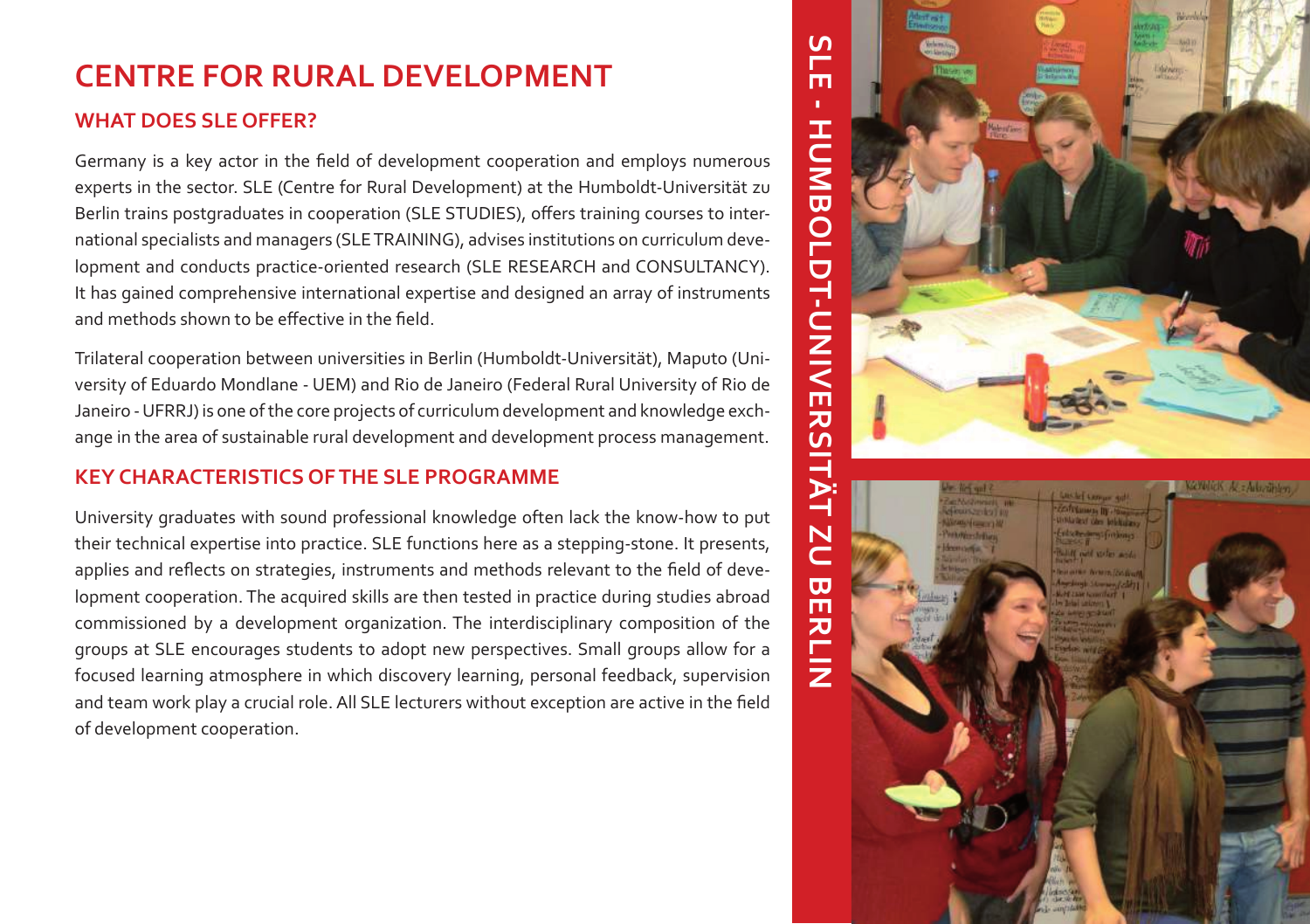



# **MASTER'S DEGREE IN RURAL SOCIOLOGY AND DEVELOPMENT MANAGEMENT**

### **WHAT DOES MSG OFFER?**

Mozambique has enjoyed rapid economic development in recent years and a vast number of international organizations are active there. The country needs professionals who are in a position to plan development processes at several levels and to channel and assess them. The master's degree in Rural Sociology and Development Management (MSG) at the Eduardo Mondlane University qualifies professionals to manage development programmes. It focuses on the theory and practice of rural sociology and on the application of empirical social research and development management tools. Project planning and monitoring capacities, as well as communication and conflict resolution skills empower postgraduate students to manage the professional challenges that arise in the complex reality of the rural areas.

# **KEY CHARACTERISTICS OF THE MSG PROGRAMME**

The master's degree in Rural Sociology and Development Management is a study course for staff members of state and non-state organizations in parallel with work. Case studies, role playing and team work are some of the techniques that enable participants to bring their own experiences to bear and link them to fresh content. Training is based on work in multidisciplinary groups that correspond to the requirements of complex problems in rural zones. Applied research is organized in cooperation with national organizations, bilateral and international programmes and projects. To enhance practical aspects, teachers from various professional areas are involved in the MSG programme. A master's degree course in development sociology is currently in the process of being established, leading to a further academic career. A doctorate programme is likewise in progress.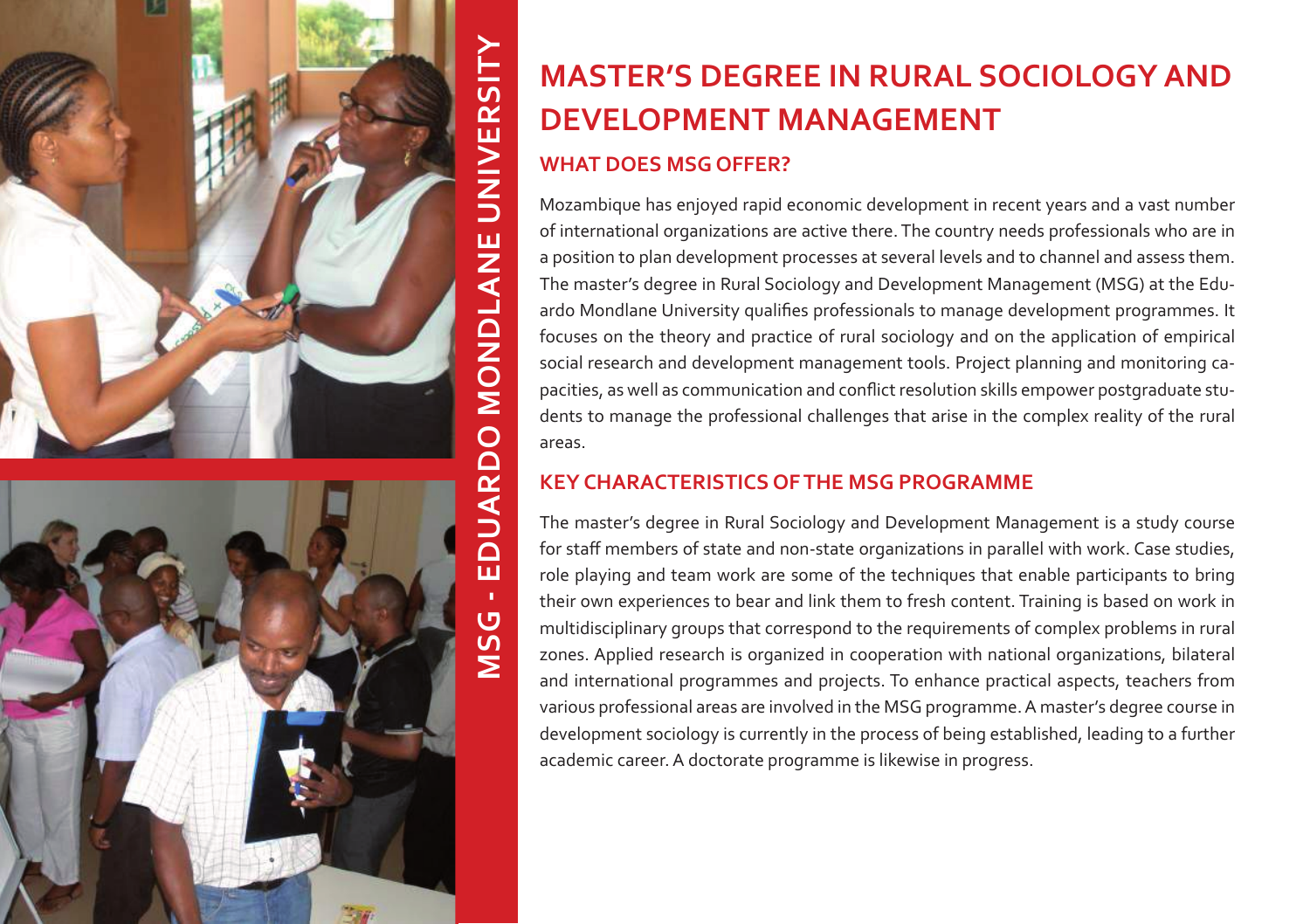# **SUSTAINABLE DEVELOPMENT PRACTICES**

### **WHAT DOES PDS OFFER?**

Brazil has a high demand for professionals with a sound knowledge of sustainable development. The master's degree in Sustainable Development Practices (PDS) at the Federal Rural University of Rio de Janeiro (UFRRJ) provides precisely the knowledge and practical skills required to understand and manage the multi-dimensional challenges in this area, including poverty, public health, conservation, climate change and agricultural productivity.

PDS is part of the "Global Association of Masters in Development Practice Programs", which is offered at universities in several countries around the world and involves collaboration with numerous organizations.

## **KEY CHARACTERISTICS OF THE PDS PROGRAMME**

The core of the master's programme is its interdisciplinary approach. Compulsory disciplines alternate with optional courses, providing aspiring practitioners with a solid theoretical and practical basis that enables them to understand the complexities of sustainable development.

The "Global Classroom" web-based course on Foundations of Sustainable Development Practice fosters cross-disciplinary collaboration and allows students and teachers around the world to share collective assignments and learning experiences. Taken up after completion of the first academic year for a period of up to three months, these hands on field training sessions give students the opportunity to gain first-hand experience of integrated development approaches in a real-world context.

Methodology seminars prepare students for their practice-oriented research projects. The master's degree course concludes with a thesis based on a research report.





**PDS - FEDERAL RURAL UNIVERSITY OF RIO DE JANEIRO** 

 $\frac{Q}{T}$ 

RIO

 $\overline{\mathbf{C}}$ 

ň

**NAEIR** 

 $\Omega$ 

᠊ᠣ Ŏ  $\overline{C}$ 

> -Identificação de ·Identificação pouco pouco<br>explorados: explorados:<br>explorados:<br>eldentificação de demandas demandas<br>existentes nas existentes<br>comunidades eomunicação dos problemas para o<br>desenvolvimento deservemono entomo do Parque.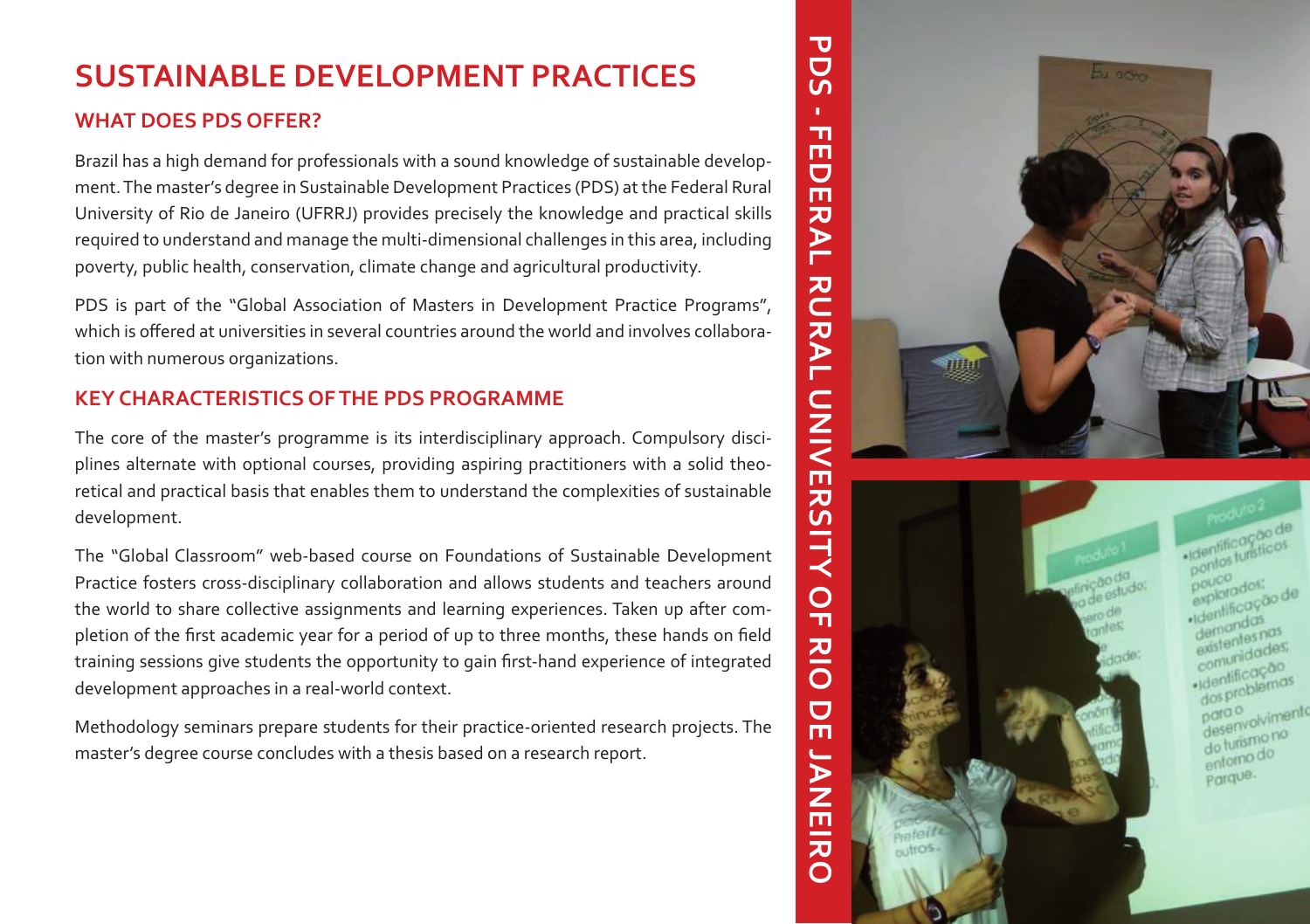



# **COOPERATION IN PRACTICE**

Setting up the master's degree programme at the Eduardo Mondlane University in Mozambique was the first phase in the transfer and adaptation of a large section of the SLE curriculum to another context and new target groups. The focus of the second phase of cooperation between the two universities is on designing and testing avenues of specialization: environment, resource governance, disaster prevention, development management and food security are topics to be dealt with more thoroughly in the master's degree course. Within the confines of the recently established trilateral cooperation with the SLE (Berlin), MSG (Maputo) and PDS (Rio de Janeiro) are supporting the introduction of these avenues of specialization and the creation of a doctorate programme.

# **PRIORITY IS GIVEN TO THE FOLLOWING:**

- Establishment of specialized areas to cover the national demand for professional and managerial staff
- Development of a monitoring system and improved training assessment
- Extension of the capacity for application-based studies through advanced supervisor training
- Expansion of university partnerships
- Creation of an alumni network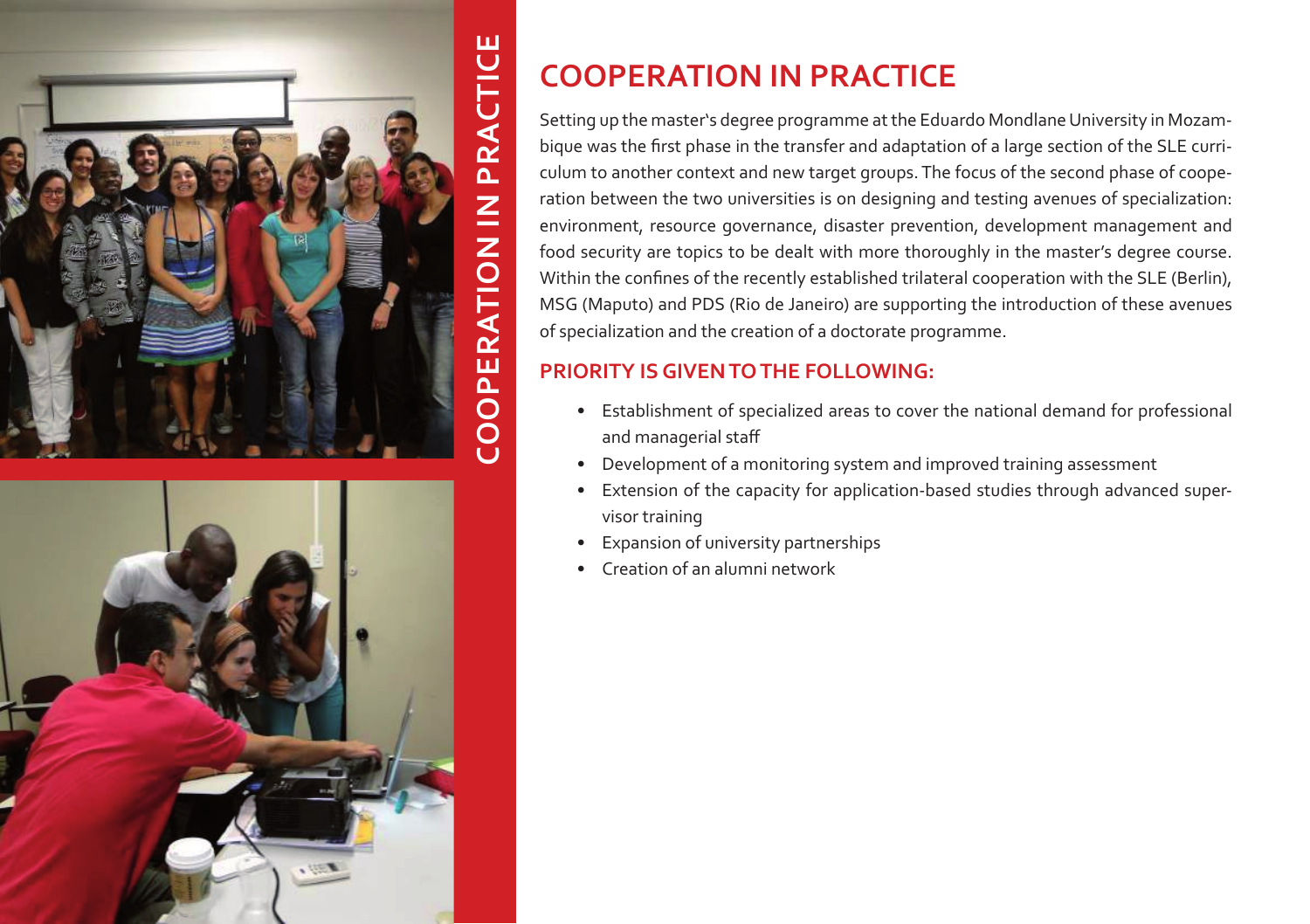# **AREAS OF COOPERATION**

### **ACTION AND DECISION-ORIENTED STUDIES**

SLE has for many years used a research methodology known as Action and Decision-Ori ented Studies. This innovative tool, which combines scientific knowledge with user ori entation and hands-on practicability, is applied to study assignments from development organizations. It is now taught and implemented in the cooperating universities in Moz ambique and Brazil.

### **PARTICIPATION IN SLE STUDIES & SLE TRAINING PROGRAMME**

Lecturers and students from the partner universities attend the summer school SLE TRAI - NING or SLE STUDIES training modules.

# **CURRICULUM DEVELOPMENT & TRAINING FOR TRAINERS**

SLE offers support to the cooperating partners when it comes to designing training courses, modules or specialization areas. The training programme for local trainers is of vital importance here since the aim is to empower the partner universities to conduct their own courses independently.

# **COOPERATION IN APPLIED RESEARCH**

Conducting trilateral applied research projects in the field of development cooperation, rural development and natural resource management is high on the cooperation agenda of the three universities. Studies carried out with the Action and Decision-Oriented Studies method have produced valuable results for the commissioning organizations.

### **EXCHANGE TEACHING**

Lecturers from all three universities discuss ideas and compare teaching methods in the course of regular exchange visits. They hold courses at the different universities and plan to intensify their cooperation in the future: working together allows for constant adaptation of the course content to global and local needs, enhances academic teaching standards and tests the practicability of the acquired knowledge.